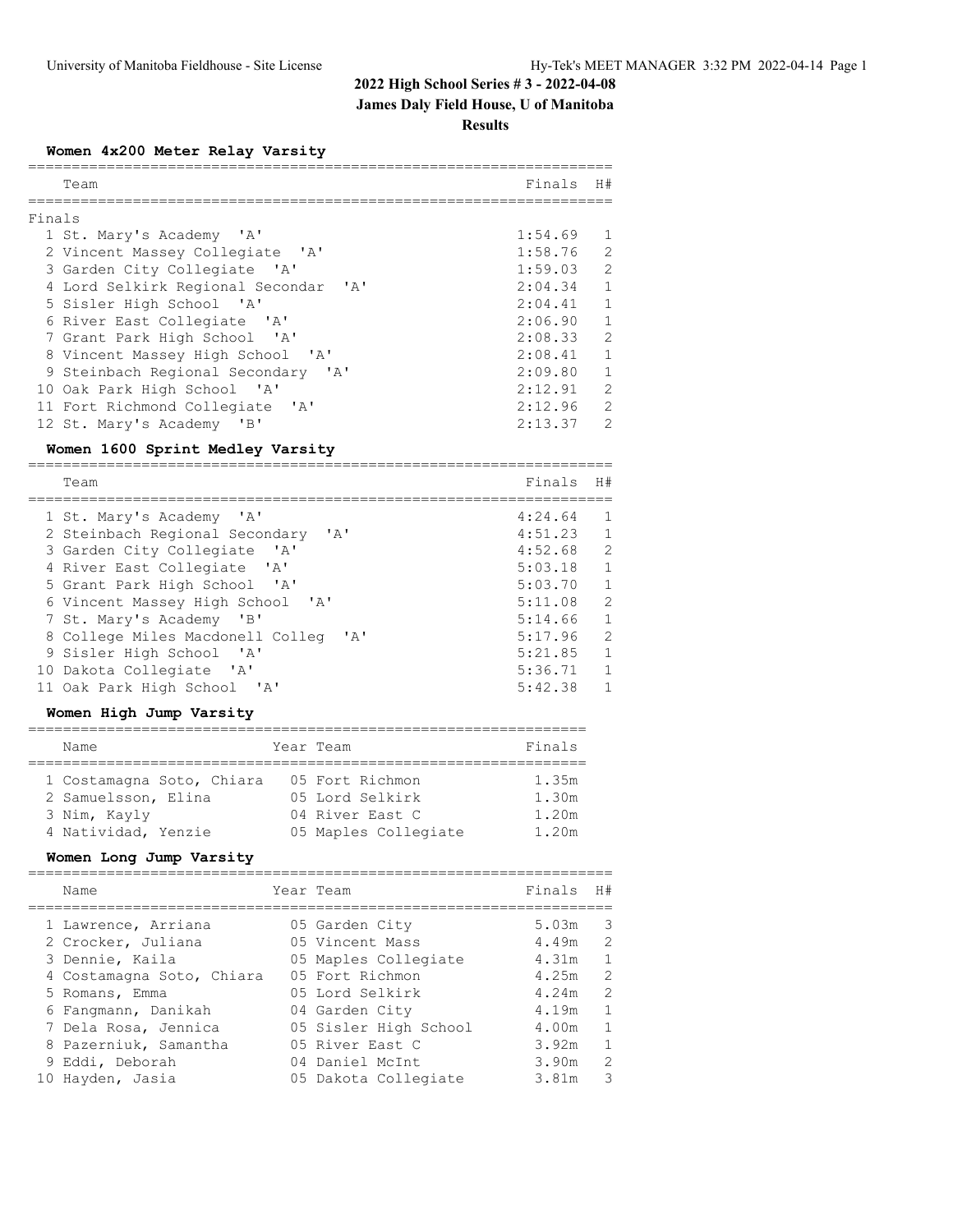**James Daly Field House, U of Manitoba**

**Results**

# **....Women Long Jump Varsity**

| 11 Tamayo, Exequiela    | 05 Steinbach Re       | 3.65m     | 2                        |
|-------------------------|-----------------------|-----------|--------------------------|
| 11 Samuelsson, Elina    | 05 Lord Selkirk       | 3.65m     | 2                        |
| 13 Kubay, Danica        | 05 Lord Selkirk       | 3.57m     | $\overline{1}$           |
| 14 Harbour, Marley      | 05 River East C       | 3.51m     | $\overline{1}$           |
| 15 Clamor, Maria Karmel | 05 Steinbach Re       | 3.43m     | $\overline{\phantom{0}}$ |
| 16 Pentucci, Giorgia    | 04 Fort Richmon       | $3.42m$ 2 |                          |
| 16 Nim, Kayly           | 04 River East C       | 3.42m     | $\overline{1}$           |
| 18 Dalisay, Isabella    | 05 Daniel McInt       | 3.39m     | $\mathcal{S}$            |
| 19 Diaz, Candella       | 04 River East C       | x3.32m    | $\overline{1}$           |
| 20 Cabungcal, Giselle   | 05 Sisler High School | 3.21m     | 3                        |
| 21 Jordanov, Morgan     | 04 Steinbach Re       | 3.18m     | $\overline{2}$           |
| 22 Eldridge, Norah      | 04 Oak Park Hig       | 2.93m     | 2                        |
| 23 Khera, Manjeet       | 05 Fort Richmon       | 1.73m     | 1                        |
| -- Pagtakhan, Kiana     | 04 Sisler High School | FOUL      | 3                        |
| -- Conq, Samina         | 04 Fort Richmon       | FOUL      | 3                        |

#### **Women Shot Put 4kg Varsity**

| ============           |                       |           |                |
|------------------------|-----------------------|-----------|----------------|
| Name                   | Year Team             | Finals    | H#             |
| 1 Udoh, Erica          | 04 College Mile       | 9.45m     | 2              |
| 2 Melnyk, Alainna      | 04 River East C       | 8.96m     | $\mathbf{1}$   |
| 3 Gagne, Teanna        | 04 College Mile       | 8.79m     | $\mathbf{1}$   |
| 4 Toews, Kennedy       | 04 Steinbach Re       | 8.47m     | $\mathbf{1}$   |
| 5 Zaric, Zora          | 04 River East C       | $8.03m$ 1 |                |
| 6 Kubay, Danica        | 05 Lord Selkirk       | 7.93m     | $\mathbf{1}$   |
| 7 Saillant, Kianna     | 05 St. Mary's Academy | 7.89m     | $\mathbf{1}$   |
| 8 Clamor, Maria Karmel | 05 Steinbach Re       | 7.47m     | $\mathbf{1}$   |
| 9 Williams, Treya      | 04 College Mile       | 7.42m     | $\overline{2}$ |
| 10 Planetta, Emily     | 04 Vincent Mass       | 7.37m     | $\mathbf{1}$   |
| 11 Ilagan, Sydney      | 04 Sisler High School | 7.04m     | 2              |
| 12 Hollar, Pyper       | 05 River East C       | 6.47m     | $\mathbf{1}$   |
| 13 Dalisay, Isabella   | 05 Daniel McInt       | 6.23m     | $\overline{2}$ |
| 14 Harbour, Marley     | 05 River East C       | x5.41m    | $\overline{2}$ |
| 14 Settembrini, Laura  | 05 Grant Park H       | 5.41m     | $\overline{2}$ |
| 16 Pazerniuk, Samantha | 05 River East C       | x4.56m    | $\overline{c}$ |
| 17 Eddi, Deborah       | 04 Daniel McInt       | 4.30m     | $\overline{2}$ |
| 18 Khera, Manjeet      | 05 Fort Richmon       | 4.25m     | $\mathbf{1}$   |

### **Women 4x200 Meter Relay Junior Varsity**

| H#                                                                                   |
|--------------------------------------------------------------------------------------|
|                                                                                      |
| -1                                                                                   |
| $\mathcal{L}$<br>2:00.43                                                             |
| $\mathcal{L}$                                                                        |
| 1                                                                                    |
| $\mathbf{1}$                                                                         |
| $\mathcal{L}$                                                                        |
| $\mathbf{1}$                                                                         |
| 1                                                                                    |
| $\mathbf{1}$                                                                         |
| $\mathcal{L}$                                                                        |
| $\mathcal{L}$                                                                        |
| $\mathcal{D}$                                                                        |
| 2:07.97<br>2:08.61<br>2:09.10<br>2:09.71<br>2:09.97<br>2:10.03<br>2:12.40<br>2:15.52 |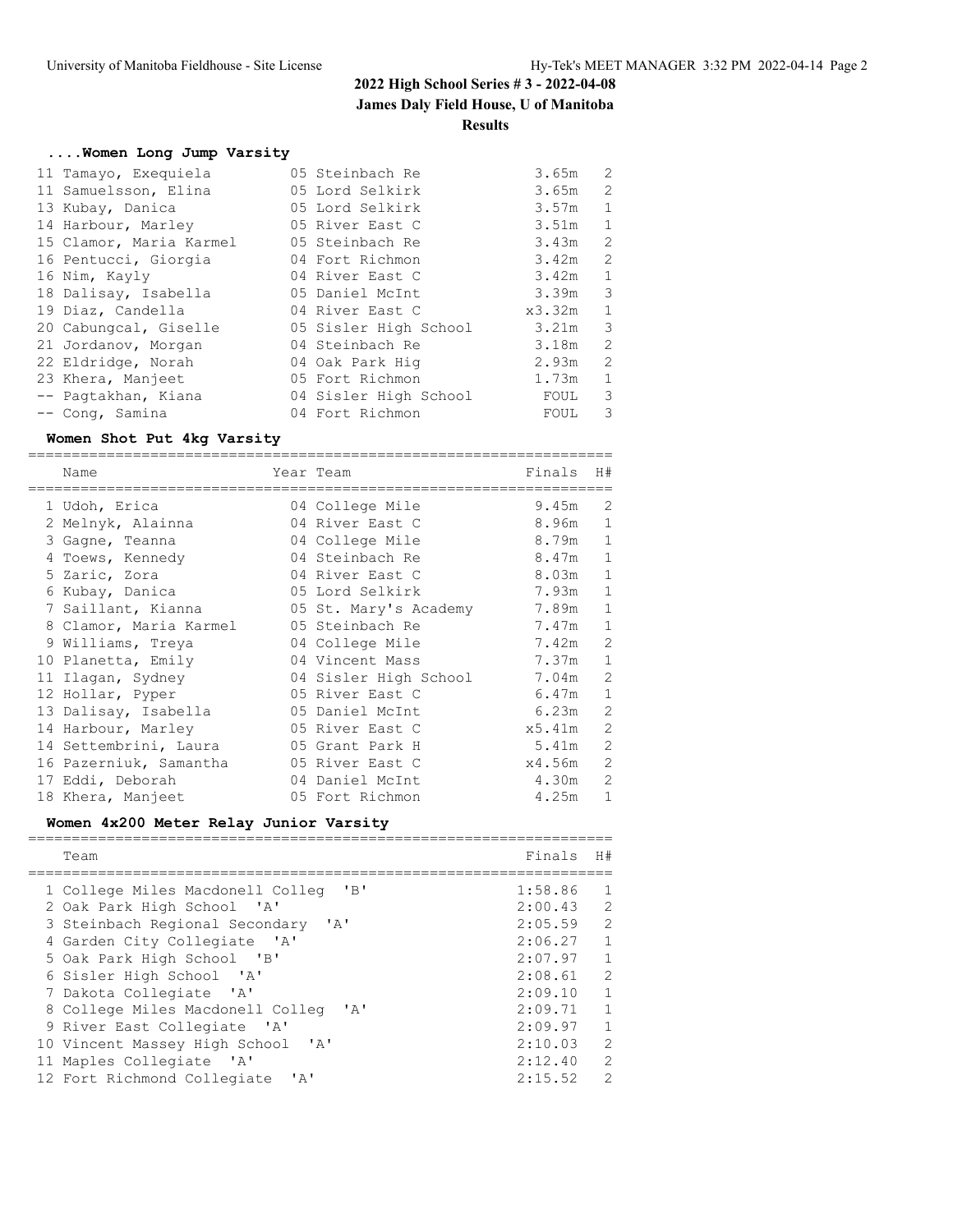# **James Daly Field House, U of Manitoba**

**Results**

### **Women 1600 Sprint Medley Junior Varsity**

| Team                                     | Finals  | H#            |
|------------------------------------------|---------|---------------|
| 1 Oak Park High School 'A'               | 4:45.51 |               |
| 2 College Miles Macdonell Colleg 'A'     | 4:56.51 | $\mathbf{1}$  |
| 3 Steinbach Regional Secondary 'A'       | 4:56.55 | $\mathbf{1}$  |
| 4 Garden City Collegiate 'A'             | 4:59.85 | $\mathcal{L}$ |
| 5 Vincent Massey Collegiate 'A'          | 5:01.86 | $\mathbf{1}$  |
| 6 Sisler High School 'A'                 | 5:11.29 | $\mathcal{P}$ |
| 7 River East Collegiate 'A'              | 5:15.65 | $\mathbf{1}$  |
| 8 Fort Richmond Collegiate 'A'           | 5:23.67 | $\mathcal{L}$ |
| 9 Vincent Massey High School 'A'         | 5:24.14 | $\mathbf{1}$  |
| 10 College Miles Macdonell Colleg<br>"B" | 5:40.25 | 1             |
| 11 Oak Park High School<br>$\mathsf{B}$  | 5:41.77 |               |

#### **Women High Jump Junior Varsity**

| Name                  | Year Team            | Finals |
|-----------------------|----------------------|--------|
| 1 Marynowski, Nevaeh  | 06 Lord Selkirk      | 1.40m  |
| 2 Forman, Anne        | 06 Vincent Mass      | 1.40m  |
| 3 Shorting, Mya       | 07 Vincent Mass      | 1.35m  |
| 4 Muganza, Linda      | 06 Steinbach Re      | 1.30m  |
| 5 Kaur, Imrose        | 07 Maples Collegiate | 1.30m  |
| 6 Palmer, Caeli       | 06 Garden City       | 1.30m  |
| 7 Ilchenko, Catherine | 06 Oak Park Hig      | 1.30m  |
| -- McDonald, Kaylee   | 07 River East C      | NΗ     |

### **Women Long Jump Junior Varsity**

| Name                    | Year Team             | Finals | H#             |
|-------------------------|-----------------------|--------|----------------|
| 1 Marynowski, Nevaeh    | 06 Lord Selkirk       | 4.74m  | 1              |
| 2 Eugene, Jhaeleen      | 06 Maples Collegiate  | 3.94m  |                |
| 3 Lou, Grace            | 06 Daniel McInt       | 3.83m  | $\mathbf{1}$   |
| 4 Ponce, Lauriz         | 06 Sisler High School | 3.75m  | $\mathbf{1}$   |
| 5 Flemington, Maddy     | 06 Daniel McInt       | 3.70m  | $\mathbf{1}$   |
| 6 Christianson, Mikaela | 06 Fort Richmon       | 3.48m  | $\overline{2}$ |
| 7 Koechy, Rhea          | 06 Fort Richmon       | 3.43m  | $\overline{2}$ |
| 8 Kaur, Imrose          | 07 Maples Collegiate  | 3.18m  | 2              |
| 9 Ostermann, Sydney     | 06 Lord Selkirk       | 3.16m  | $\mathbf{1}$   |
| 10 McDonald, Kaylee     | 07 River East C       | 3.07m  | 1              |
| 11 Rosario, Jasmine     | 06 Maples Collegiate  | 2.95m  | 1              |
| 12 Yatsevych, Nastya    | 06 River East C       | 2.84m  | $\mathbf{1}$   |
| 13 HatLangh, Rose       | 06 St. Mary's Academy | 2.82m  | $\mathcal{L}$  |
| 14 Magura, Emily        | 06 River East C       | 2.45m  | 1              |

#### **Women Shot Put 4kg Junior Varsity**

| Year Team<br>Name                                                                                      |                                                                                                       | Finals<br>H#                                                                         |                               |
|--------------------------------------------------------------------------------------------------------|-------------------------------------------------------------------------------------------------------|--------------------------------------------------------------------------------------|-------------------------------|
| 1 Orbase, Gian<br>2 Snare, Jordan<br>3 Uwanuakwa, Perpetual<br>4 Beyene, Mekides<br>5 Cormier, Cecilia | 07 Maples Collegiate<br>06 Vincent Mass<br>06 College Mile<br>07 Maples Collegiate<br>06 Oak Park Hig | 7.81m<br>$\overline{1}$<br>$\overline{2}$<br>7.80m<br>- 2<br>7.71m<br>7.39m<br>7.22m | $\mathcal{P}$<br>$\mathbf{1}$ |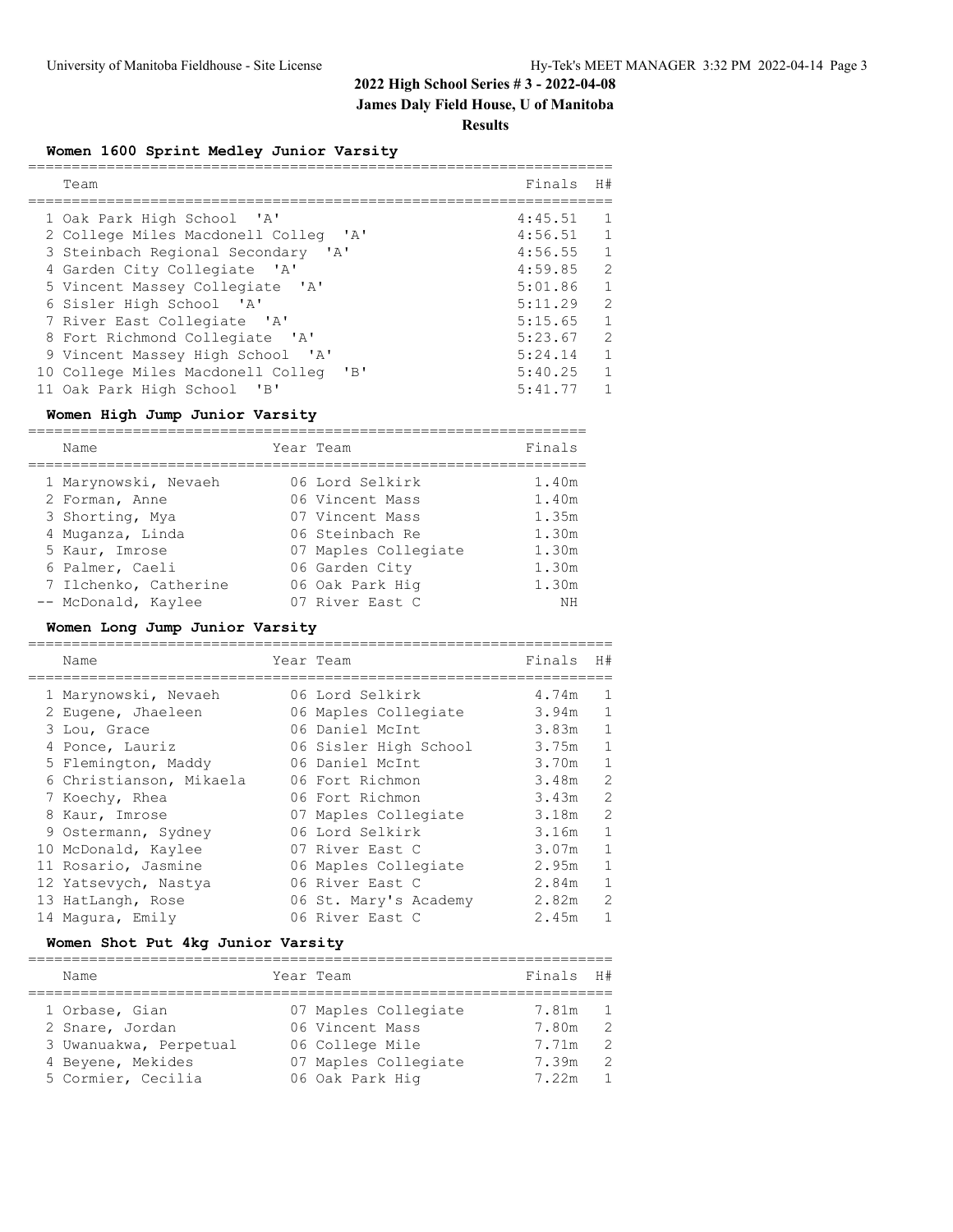**James Daly Field House, U of Manitoba**

**Results**

### **....Women Shot Put 4kg Junior Varsity**

| 6 Suliman, Regina    | 07 St. Maurice School | 7.04m  | 2            |
|----------------------|-----------------------|--------|--------------|
| 7 Huynh, Cindy       | 07 Maples Collegiate  | 6.98m  | 1            |
| 8 Sierhuis, Sophie   | 07 St. Mary's Academy | 6.90m  | $\mathbf{1}$ |
| 9 Malhi, Aman        | 07 Maples Collegiate  | x6.72m | $\mathbf{1}$ |
| 10 Gledson, Sarah    | 07 Grant Park H       | 6.37m  | $\mathbf{1}$ |
| 11 Sidloski, Faith   | 07 College Mile       | 6.33m  | 1            |
| 12 Kennedy, Luca     | 07 College Mile       | 6.17m  | 1            |
| 13 HatLangh, Rose    | 06 St. Mary's Academy | 5.80m  | $\mathbf{1}$ |
| 14 De Vera, Sofia    | 06 Sisler High School | 5.75m  | 1            |
| 15 Flemington, Maddy | 06 Daniel McInt       | 5.41m  | 2            |
| 16 Lou, Grace        | 06 Daniel McInt       | 5.21m  | 2            |
| 17 Le Page, Kendra   | 06 College Mile       | x4.95m | 2            |
| 18 Marten, Jaspar    | 06 College Mile       | x4.40m | 2            |

#### **Men 4x200 Meter Relay Varsity**

| Team                                                                | Finals  | H#             |
|---------------------------------------------------------------------|---------|----------------|
| $\mathsf{I}$ $\mathsf{A}$ $\mathsf{I}$<br>1 Dakota Collegiate       | 1:33.32 |                |
| $\mathsf{I} \wedge \mathsf{I}$<br>2 Maples Collegiate               | 1:42.21 |                |
| $^{\prime}$ B <sup><math>\prime</math></sup><br>3 Dakota Collegiate | 1:42.44 | $\overline{2}$ |
| 4 Vincent Massey High School<br>$\mathsf{A}$                        | 1:43.59 | $\mathcal{L}$  |
| 5 Sisler High School 'B'                                            | 1:43.62 | $\mathcal{L}$  |
| 6 River East Collegiate 'A'                                         | 1:43.66 | 1              |
| 7 Elmwood High School 'A'                                           | 1:44.52 | $\mathbf{1}$   |
| 8 Steinbach Regional Secondary 'A'                                  | 1:44.85 | $\mathbf{1}$   |
| 9 Fort Richmond Collegiate 'A'                                      | 1:46.58 | $\mathcal{L}$  |
| 10 Oak Park High School 'A'                                         | 1:48.97 | $\mathcal{L}$  |
| 11 Sisler High School 'A'                                           | 1:57.18 | $\mathcal{P}$  |

#### **Men 1600 Sprint Medley Varsity**

=================================================================== Team Finals H# =================================================================== 1 Dakota Collegiate 'A' 3:50.26 1 2 Vincent Massey Collegiate 'A' 3:50.35 2<br>3 Maples Collegiate 'A' 4:09.45 1 3 Maples Collegiate 'A' 4:09.45 1<br>4 Fort Richmond Collegiate 'A' 4:17.40 1 4 Fort Richmond Collegiate 'A' 4:17.40 1<br>5 River East Collegiate 'A' 4:23.96 1 5 River East Collegiate 'A' 4:23.96 1 6 Dakota Collegiate 'B' 7 Sisler High School 'A' 4:31.03 1 8 Steinbach Regional Secondary 'A' 4:31.32 1 9 Vincent Massey High School 'A' 4:48.86 2

#### **Men High Jump Varsity**

|  | Name                                    | Year Team                               | Finals         | H#                 |
|--|-----------------------------------------|-----------------------------------------|----------------|--------------------|
|  | 1 Quiring, Conner<br>2 Castello, Zandre | 05 River East C<br>04 Maples Collegiate | 1.75m<br>1.70m | -1<br>$\mathbf{1}$ |
|  | 3 Aghayere, Famous                      | 04 Elmwood High School                  | 1.65m          | $\mathcal{L}$      |
|  | 4 Dolice, Loperz                        | 05 Steinbach Re                         | 1.65m          | $\overline{1}$     |
|  | 5 Adedejie, Valentine                   | 04 Elmwood High School                  | 1.60m          | $\mathcal{L}$      |
|  | 6 MacPherson, Liam                      | 04 Fort Richmon                         | 1.60m          | $\mathbf{1}$       |
|  | 7 Varas, Simon                          | 03 Steinbach Re                         | 1.60m          | $\mathcal{L}$      |
|  |                                         |                                         |                |                    |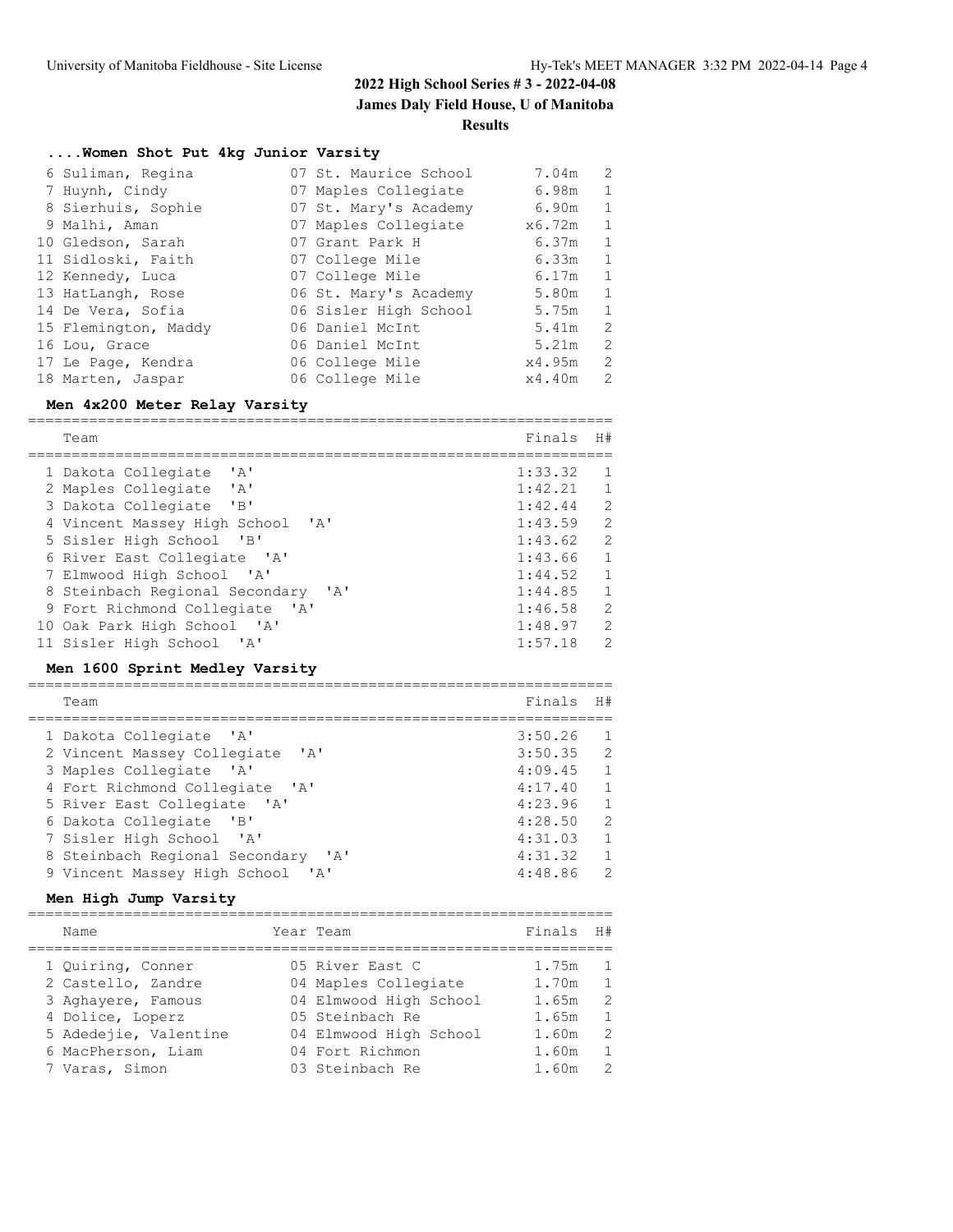# **2022 High School Series # 3 - 2022-04-08 James Daly Field House, U of Manitoba Results**

# **....Men High Jump Varsity**

| 8 Chen, Richard           | 05 Maples Collegiate | 1.55m | -2.          |
|---------------------------|----------------------|-------|--------------|
| 9 Anton Ordonez, Javier   | 05 Grant Park H      | 1.55m | 1            |
| 9 Akunne, Sean            | 04 Fort Richmon      | 1.55m | 1            |
| 11 Zeid, Ahmed            | 04 Maples Collegiate | 1.50m | 1            |
| 11 Folly Beltrao, Eduardo | 05 Fort Richmon      | 1.45m | <sup>1</sup> |
| 12 Beinert, Jordan        | 05 River East C      | 1.45m | 1            |
| -- Kennedy, Zen           | 05 College Mile      | NH    | 2            |
| -- Alkhaleel, Dawod       | 04 Fort Richmon      | NH    | 1            |

#### **Men Long Jump Varsity**

| Name                  | Year Team              | Finals | H#             |
|-----------------------|------------------------|--------|----------------|
| 1 Njelita, Chisom     | 04 Dakota Collegiate   | 5.74m  | 1              |
| 2 Dolice, Loperz      | 05 Steinbach Re        | 5.70m  | 1              |
| 3 Quiring, Conner     | 05 River East C        | 5.58m  | $\mathbf{1}$   |
| 4 Loewen, Tomas       | 03 Steinbach Re        | 5.53m  | $\mathbf{1}$   |
| 5 Adedejie, Valentine | 04 Elmwood High School | 5.40m  | $\mathbf{1}$   |
| 6 Castello, Zandre    | 04 Maples Collegiate   | 5.37m  | $\overline{2}$ |
| 7 Amolegbe, Enoch     | 05 Fort Richmon        | 5.32m  | $\mathbf{1}$   |
| 8 Saboleh, Abraham    | 04 Fort Richmon        | 5.20m  | $\mathbf{1}$   |
| 9 MacPherson, Liam    | 04 Fort Richmon        | 4.98m  | $\mathbf{1}$   |
| 10 Chen, Richard      | 05 Maples Collegiate   | 4.94m  | $\overline{c}$ |
| 11 Sacramento, Lucas  | 05 Sisler High School  | 4.86m  | 2              |
| 12 Valenzona, Dexus   | 04 St. Maurice School  | 4.80m  | $\overline{2}$ |
| 13 Zeid, Ahmed        | 04 Maples Collegiate   | 4.77m  | $\overline{2}$ |
| 14 Beinert, Jordan    | 05 River East C        | 4.76m  | $\mathbf{1}$   |
| 15 Paddock, Benjamin  | 04 Vincent Mass        | 4.70m  | $\overline{2}$ |
| 16 Alkhaleel, Dawod   | 04 Fort Richmon        | x4.35m | $\overline{2}$ |
| 17 Nguyen, Hoan       | 04 Fort Richmon        | x4.31m | $\mathbf{1}$   |
| 18 Villapana, Richard | 04 Sisler High School  | 4.28m  | $\overline{2}$ |
| 19 Colburn, Ashton    | 05 River East C        | 4.22m  | $\overline{2}$ |

### **Men Shot Put 5kg Varsity**

| Name                 |  | Finals                                                                                                                                                                                                                |
|----------------------|--|-----------------------------------------------------------------------------------------------------------------------------------------------------------------------------------------------------------------------|
| 1 Barnych, Dylan     |  | 12.43m                                                                                                                                                                                                                |
| 2 Ledda, Jadon       |  | 10.85m                                                                                                                                                                                                                |
| 3 Traverse, Kaden    |  | 10.65m                                                                                                                                                                                                                |
| 4 Quiring, Conner    |  | 9.91m                                                                                                                                                                                                                 |
| 5 Ejieji, Chibiukem  |  | 9.61m                                                                                                                                                                                                                 |
| 6 Patrick, Ouintin   |  | 9.54m                                                                                                                                                                                                                 |
| 7 Patel, Varun       |  | 9.22m                                                                                                                                                                                                                 |
| 8 Kennedy, Zen       |  | 7.93m                                                                                                                                                                                                                 |
| 9 Dizon, Ryden       |  | 6.41m                                                                                                                                                                                                                 |
| 10 Manalastas, Riley |  | 6.29m                                                                                                                                                                                                                 |
|                      |  | Year Team<br>05 Stonewall Colleg<br>05 Vincent Mass<br>04 Grant Park H<br>05 River East C<br>05 St. Maurice School<br>05 Maples Collegiate<br>04 River East C<br>05 College Mile<br>04 Garden City<br>04 Daniel McInt |

### **Men 4x200 Meter Relay Junior Varsity**

| Team                             | Finals H#   |  |  |  |  |  |  |
|----------------------------------|-------------|--|--|--|--|--|--|
|                                  |             |  |  |  |  |  |  |
| 1 Sisler High School 'A'         | $1:43.11$ 2 |  |  |  |  |  |  |
| 2 Dakota Collegiate 'A'          | 1:43.68     |  |  |  |  |  |  |
| 3 Vincent Massey High School 'A' | 1:43.74     |  |  |  |  |  |  |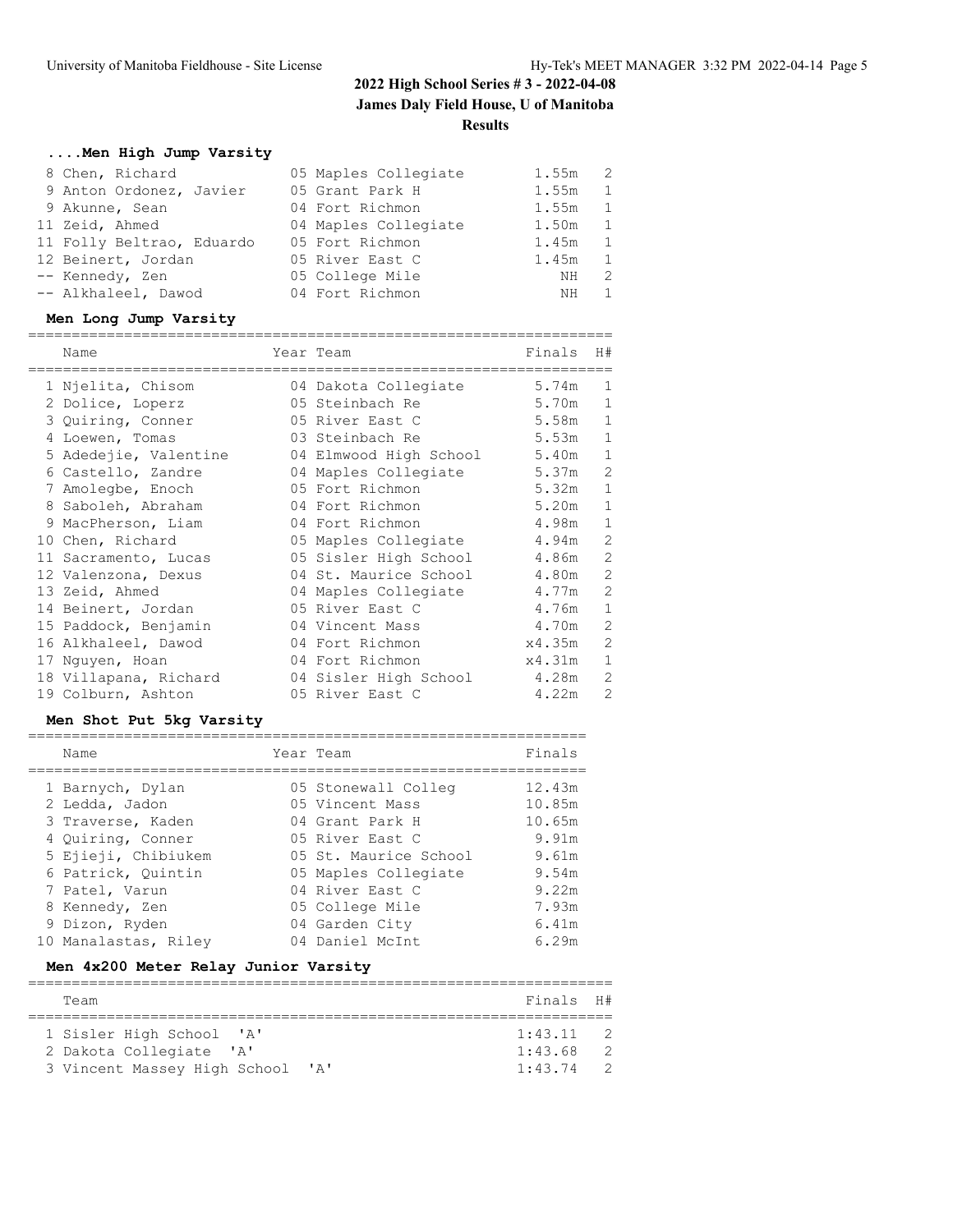**James Daly Field House, U of Manitoba**

#### **Results**

# **....Men 4x200 Meter Relay Junior Varsity**

| 4 Maples Collegiate 'A'                 | 1:46.16 | 2              |
|-----------------------------------------|---------|----------------|
| 5 Fort Richmond Collegiate 'A'          | 1:46.62 | 1              |
| 6 Oak Park High School 'A'              | 1:47.04 | $\mathbf{1}$   |
| 7 Vincent Massey Collegiate 'A'         | 1:49.33 | 1              |
| 8 Sisler High School 'B'                | 1:54.62 | 1              |
| 9 Grant Park High School 'A'            | 1:54.65 | $\overline{1}$ |
| 10 Garden City Collegiate 'A'           | 1:55.27 | 3              |
| 11 College Miles Macdonell Colleg 'A'   | 1:55.46 | 1              |
| 12 Maples Collegiate 'B'                | 1:56.79 | 3              |
| 13 Steinbach Regional Secondary<br>' A' | 1:57.90 | 3              |

### **Men 1600 Sprint Medley Junior Varsity**

| Team                                           | Finals  | H#             |  |  |  |  |
|------------------------------------------------|---------|----------------|--|--|--|--|
|                                                |         |                |  |  |  |  |
| 1 Vincent Massey High School 'A'               | 4:09.20 |                |  |  |  |  |
| 2 Vincent Massey Collegiate 'A'                | 4:17.73 |                |  |  |  |  |
| 3 Garden City Collegiate 'A'                   | 4:19.75 | 1              |  |  |  |  |
| 4 Grant Park High School 'A'                   | 4:24.92 |                |  |  |  |  |
| 5 Maples Collegiate 'A'                        | 4:28.67 | $\mathcal{L}$  |  |  |  |  |
| 6 Sisler High School 'A'                       | 4:29.72 | 2              |  |  |  |  |
| 7 Dakota Collegiate 'A'                        | 4:35.92 | $\mathfrak{D}$ |  |  |  |  |
| 8 Maples Collegiate 'B'                        | 4:36.98 | $\mathcal{L}$  |  |  |  |  |
| 9 Steinbach Regional Secondary<br>$\mathsf{A}$ | 4:40.47 |                |  |  |  |  |
| 10 College Miles Macdonell Colleg 'A'          | 4:44.63 | 1              |  |  |  |  |
| 11 River East Collegiate 'A'                   | 4:51.19 |                |  |  |  |  |
| 12 Sisler High School<br>"B"                   | 4:58.85 |                |  |  |  |  |

### **Men High Jump Junior Varsity**

| Name                  | Year Team            | Finals |
|-----------------------|----------------------|--------|
| 1 Fay, Brady          | 06 Vincent Mass      | 1.65m  |
| 2 Valencia, Joachim   | 07 Maples Collegiate | 1.60m  |
| 3 McKim, Shay         | 06 Vincent Mass      | 1.55m  |
| 4 Koziuk, Jack        | 06 College Mile      | 1.50m  |
| 5 Napier-Ford, Joseph | 07 Maples Collegiate | 1.45m  |
| 6 Henwood, Jack       | 07 College Mile      | 1.40m  |
| 6 Palmer, Liam        | 07 Garden City       | 1.40m  |
| 8 Patrick, Beque      | 06 Maples Collegiate | 1.40m  |
| -- Peebles, Gerald    | 06 Maples Collegiate | NΗ     |

### **Men Long Jump Junior Varsity**

|  | Name                   | Year Team             | Finals | H#             |
|--|------------------------|-----------------------|--------|----------------|
|  | 1 Fuentes-Ruiz, Daniel | 06 Vincent Mass       | 5.44m  | 2              |
|  | 2 Luong, Jimmy         | 06 Daniel McInt       | 5.08m  | $\overline{1}$ |
|  | 3 Singh, Bavneet       | 06 Garden City        | 5.03m  | 2              |
|  | 4 Qasim, Eyas          | 06 Fort Richmon       | 4.99m  | $\mathbf{1}$   |
|  | 5 Gillespie, Matthew   | 06 Oak Park Hig       | 4.71m  | 3              |
|  | 6 Sofronio, Aiden      | 06 Sisler High School | 4.68m  | $\mathbf{1}$   |
|  | 7 McKim, Shay          | 06 Vincent Mass       | 4.57m  | $\overline{2}$ |
|  | 8 Lee, Pak (Ethen)     | 06 Fort Richmon       | 4.56m  | $\overline{2}$ |
|  | 9 Dollosa, John        | 06 Garden City        | 4.52m  | $\mathcal{L}$  |
|  |                        |                       |        |                |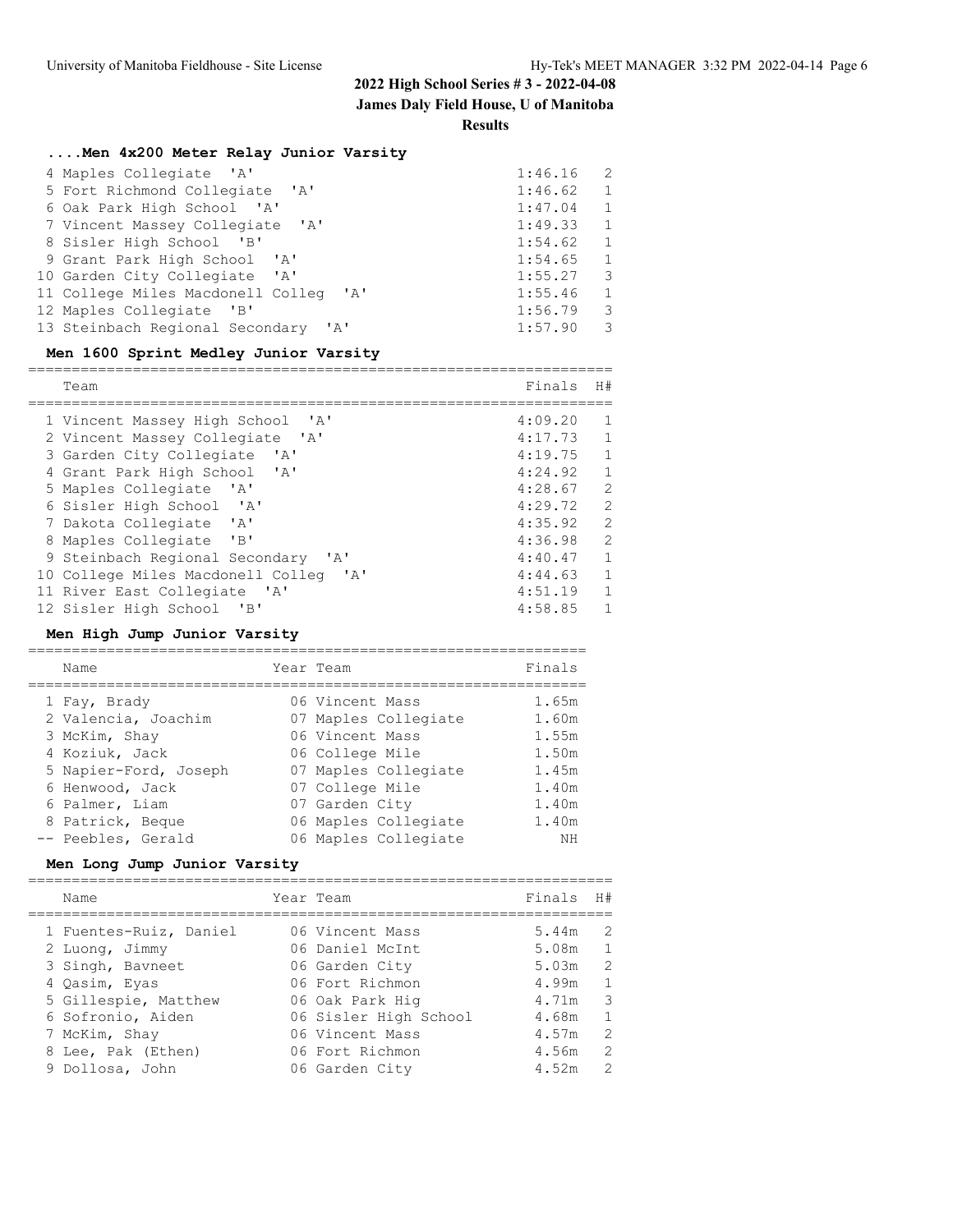**James Daly Field House, U of Manitoba**

**Results**

# **....Men Long Jump Junior Varsity**

| 07 Sisler High School | 4.46m | 2            |
|-----------------------|-------|--------------|
| 06 Maples Collegiate  | 4.45m | $\mathbf{1}$ |
| 06 Maples Collegiate  | 4.44m | 2            |
| 07 Garden City        | 4.41m | $\mathbf{1}$ |
| 06 Fort Richmon       | 4.35m | $\mathbf{1}$ |
| 07 River East C       | 4.34m | 2            |
| 06 Maples Collegiate  | 4.20m | $\mathbf{1}$ |
| 06 Oak Park Hig       | 4.18m | 2            |
| 07 Steinbach Re       | 3.84m | $\mathbf{1}$ |
| 07 Dakota Collegiate  | 3.78m | 2            |
| 06 Sisler High School | 3.47m | 1            |
| 06 Fort Richmon       | FOUL  | 1            |
|                       |       |              |

### **Men Shot Put 4kg Junior Varsity**

|   | Name                     | Year Team             | Finals | H#             |
|---|--------------------------|-----------------------|--------|----------------|
|   | 1 Halischak, Jondan      | 06 Sisler High School | 12.08m | 2              |
|   | 2 Holowachuk, Chase      | 06 Vincent Mass       | 11.45m | $\mathbf{1}$   |
|   | 3 Leask, Isaiah          | 06 Fort Richmon       | 11.13m | $\mathbf{1}$   |
|   | 4 Dainard, Jakob         | 06 Lord Selkirk       | 10.88m | $\overline{c}$ |
|   | 5 Coutu, Nathaniel       | 06 College Mile       | 10.81m | $\mathbf{1}$   |
|   | 6 Kalcsics, Carter       | 07 Dakota Collegiate  | 10.44m | $\overline{2}$ |
|   | 7 Valencia, Joachim      | 07 Maples Collegiate  | 10.32m | $\mathbf{1}$   |
| 8 | De Guzman, Jacob         | 06 Sisler High School | 10.12m | $\overline{2}$ |
|   | 9 Traverse-Packo, Xander | 07 Steinbach Re       | 9.33m  | $\mathbf{1}$   |
|   | 10 Pescitelli, Tyler     | 07 River East C       | 9.22m  | $\overline{2}$ |
|   | 11 Alf, Brayden          | 06 Oak Park Hig       | 9.00m  | $\overline{2}$ |
|   | 12 Goulden, Sam          | 06 Oak Park Hig       | 8.70m  | 3              |
|   | 13 Escobar, Alejandro    | 07 College Mile       | 8.56m  | $\mathbf{1}$   |
|   | 14 Korbyn, Lipchen       | 07 River East C       | 8.48m  | $\overline{2}$ |
|   | 15 Henwood, Jack         | 07 College Mile       | 8.10m  | $\mathbf{1}$   |
|   | 16 Ramage, Garet         | 06 Vincent Mass       | 7.92m  | $\mathbf{1}$   |
|   | 17 Johar, DJ             | 06 Fort Richmon       | 7.90m  | $\mathbf{1}$   |
|   | 18 Humphries, Graysen    | 06 Vincent Mass       | 7.85m  | $\mathbf{1}$   |
|   | 19 Lyons, Bryce          | 07 Garden City        | 6.97m  | $\overline{2}$ |
|   | 20 Munoz, Rowan          | 07 Garden City        | 6.89m  | $\overline{2}$ |
|   | 21 Cookson, Logan        | 07 Garden City        | 6.12m  | $\overline{2}$ |

### **Mixed 6x50 Meter Relay Shuttle**

| Team                                             | Finals      | H#             |
|--------------------------------------------------|-------------|----------------|
|                                                  |             |                |
| 1 Dakota Collegiate 'A'                          | 40.29       | 10             |
| 2 Sisler High School 'A'                         | 41.46       | $\overline{4}$ |
| 3 Vincent Massey High School 'A'                 | $42.32 - 5$ |                |
| 4 Grant Park High School 'B'                     | 42.93       | $\overline{7}$ |
| 5 Dakota Collegiate 'B'                          | 42.97       | 10             |
| 6 Oak Park High School 'A'                       | 43.39       | 7              |
| 7 Lord Selkirk Regional Secondar<br>$\mathsf{A}$ | 43.47       | 3              |
| 8 Garden City Collegiate 'B'                     | 43.79       | 8              |
| 9 Sisler High School 'B'                         | 44.18       | 5              |
| 10 Maples Collegiate 'B'                         | 44.27       | $\mathbf{1}$   |
| 11 Vincent Massey Collegiate 'B'                 | 44.29       | 9              |
| 12 Fort Richmond Collegiate 'A'                  | 44.74       | 4              |
|                                                  |             |                |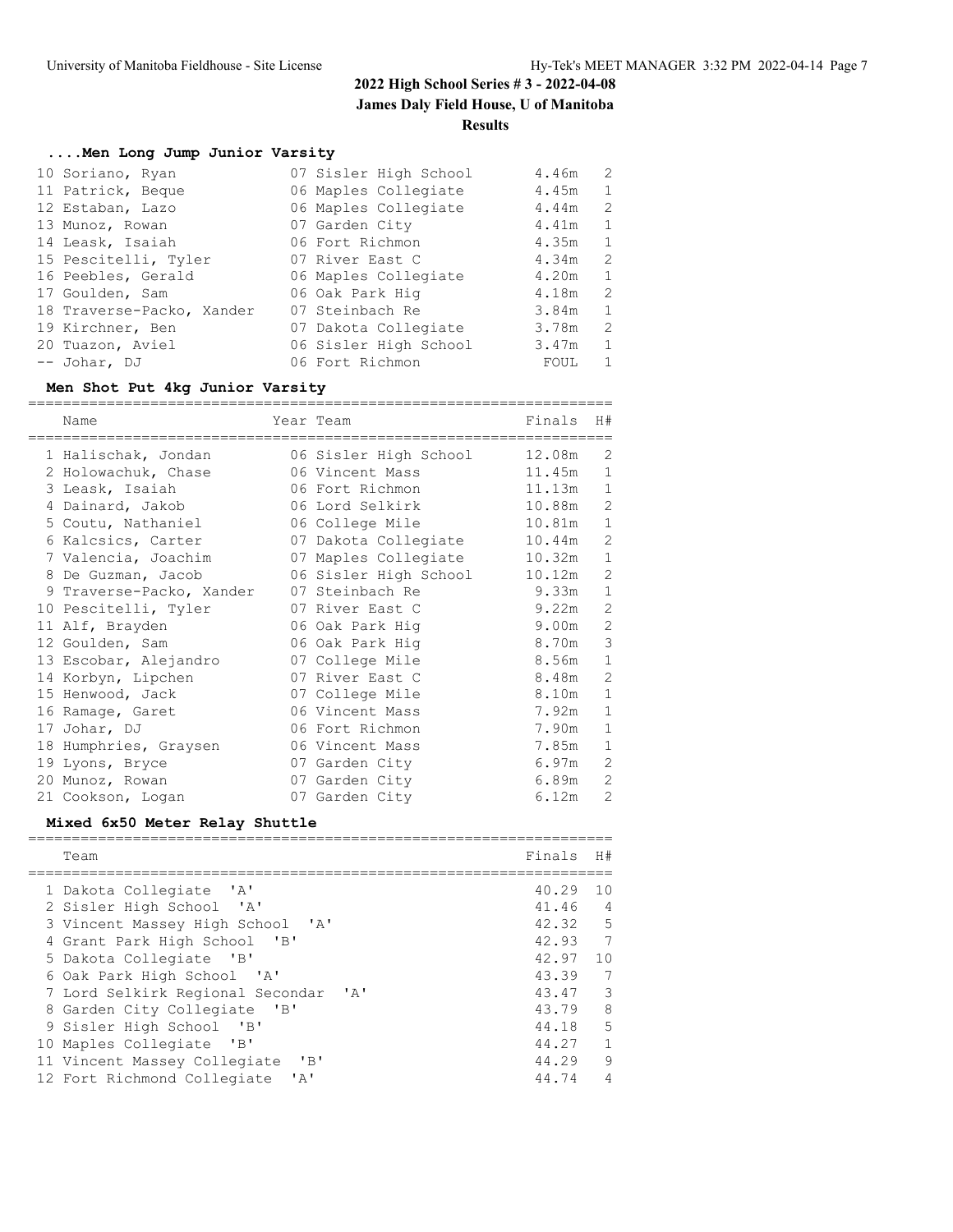# **James Daly Field House, U of Manitoba**

**Results**

# **....Mixed 6x50 Meter Relay Shuttle**

|  | 13 Vincent Massey Collegiate 'A'                   | 44.82    | $\overline{2}$ |
|--|----------------------------------------------------|----------|----------------|
|  | 14 Garden City Collegiate 'A'                      | 44.84 8  |                |
|  | 15 Daniel McIntyre Colleigate Ins<br>' A'          | 44.93    | 7              |
|  | 16 Sisler High School 'D'                          | 45.20 8  |                |
|  | $\mathsf{TC}$<br>17 College Miles Macdonell Colleg | 45.35 4  |                |
|  | 18 Maples Collegiate 'D'                           | 45.57    | $\epsilon$     |
|  | $'$ $B'$<br>19 College Miles Macdonell Colleg      | 45.62    | 5              |
|  | 20 River East Collegiate 'B'                       | 45.85    | $\sqrt{6}$     |
|  | 21 St. Mary's Academy 'A'                          | 45.96    | 3              |
|  | 22 Lord Selkirk Regional Secondar 'B'              | 46.02    | $\overline{4}$ |
|  | 23 Steinbach Regional Secondary 'A'                | 46.06    | $\mathbf{1}$   |
|  | 24 Grant Park High School 'A'                      | 46.14 6  |                |
|  | 25 Steinbach Regional Secondary 'C'                | 46.17 2  |                |
|  | 26 Oak Park High School 'B'                        | 46.32 7  |                |
|  | 27 Vincent Massey High School 'B'                  | 46.57    | $\mathcal{E}$  |
|  | 28 Vincent Massey High School 'C'                  | 46.68    | 2              |
|  | 29 Oak Park High School 'C'                        | 46.94    | $\mathcal{S}$  |
|  | 30 Fort Richmond Collegiate 'B'                    | 47.21    | 5              |
|  | 31 Steinbach Regional Secondary 'B'                | 47.29    | 2              |
|  | 32 River East Collegiate 'A'                       | 47.30 6  |                |
|  | 33 College Miles Macdonell Colleg 'A'              | 47.32    | $\overline{1}$ |
|  | 34 Maples Collegiate 'C'                           | 47.51    | 10             |
|  | 35 Maples Collegiate 'A'                           | x47.75 8 |                |
|  | 36 College Miles Macdonell Colleg 'D'              | x47.96   | $\mathbf{1}$   |
|  | 37 Sisler High School 'C'                          | x48.63 9 |                |
|  | 38 Sisler High School<br>'E'                       | x51.63   | 9              |

#### **Mixed 4x400 Meter Relay Varsity**

| Team                                                          | Finals  | H#             |
|---------------------------------------------------------------|---------|----------------|
|                                                               |         |                |
| 1 Vincent Massey Collegiate 'A'                               | 4:09.89 | $\mathbf{1}$   |
| 2 St. Mary's Academy 'A'                                      | 4:10.97 | 2              |
| 3 River East Collegiate 'B'                                   | 4:31.03 | $\overline{1}$ |
| 4 Oak Park High School 'A'                                    | 4:34.48 | 2              |
| 5 Grant Park High School 'A'                                  | 4:34.51 | 2              |
| 6 College Miles Macdonell Colleg<br>' A'                      | 4:34.56 | $\mathbf{1}$   |
| $\mathbf{I}$ $\mathbf{A}$<br>7 Lord Selkirk Regional Secondar | 4:34.83 | $\mathbf{1}$   |
| 8 Maples Collegiate 'A'                                       | 4:36.68 | 2              |
| 9 River East Collegiate 'A'                                   | 4:38.84 | $\mathbf{1}$   |
| 10 Dakota Collegiate 'A'                                      | 4:42.84 | 2              |
| 11 Steinbach Regional Secondary<br>' A'                       | 4:43.96 | $\mathbf{1}$   |
| 12 Sisler High School<br>$^{\prime}$ A $^{\prime}$            | 4:56.76 | $\mathcal{L}$  |

### **Mixed 4x400 Meter Relay Junior Varsity**

|  | Team                                                                       | Finals  | H#             |
|--|----------------------------------------------------------------------------|---------|----------------|
|  | 1 Garden City Collegiate 'A'                                               | 4:26.35 | $\overline{2}$ |
|  | 2 Dakota Collegiate 'A'                                                    | 4:33.63 | $\overline{2}$ |
|  | 3 Lord Selkirk Regional Secondar<br>$\mathsf{r}_{\mathsf{A}}$              | 4:34.00 | $\overline{1}$ |
|  | 4 College Miles Macdonell Colleg<br>$\mathsf{I}$ $\mathsf{A}$ $\mathsf{I}$ | 4:36.57 | $\overline{1}$ |
|  | 5 Oak Park High School 'A'                                                 | 4:36.89 | $\overline{1}$ |
|  | 6 Steinbach Regional Secondary 'A'                                         | 4:39.88 | $\mathbf{1}$   |
|  | 7 Fort Richmond Collegiate 'A'                                             | 4:41.02 | $\overline{1}$ |
|  |                                                                            |         |                |